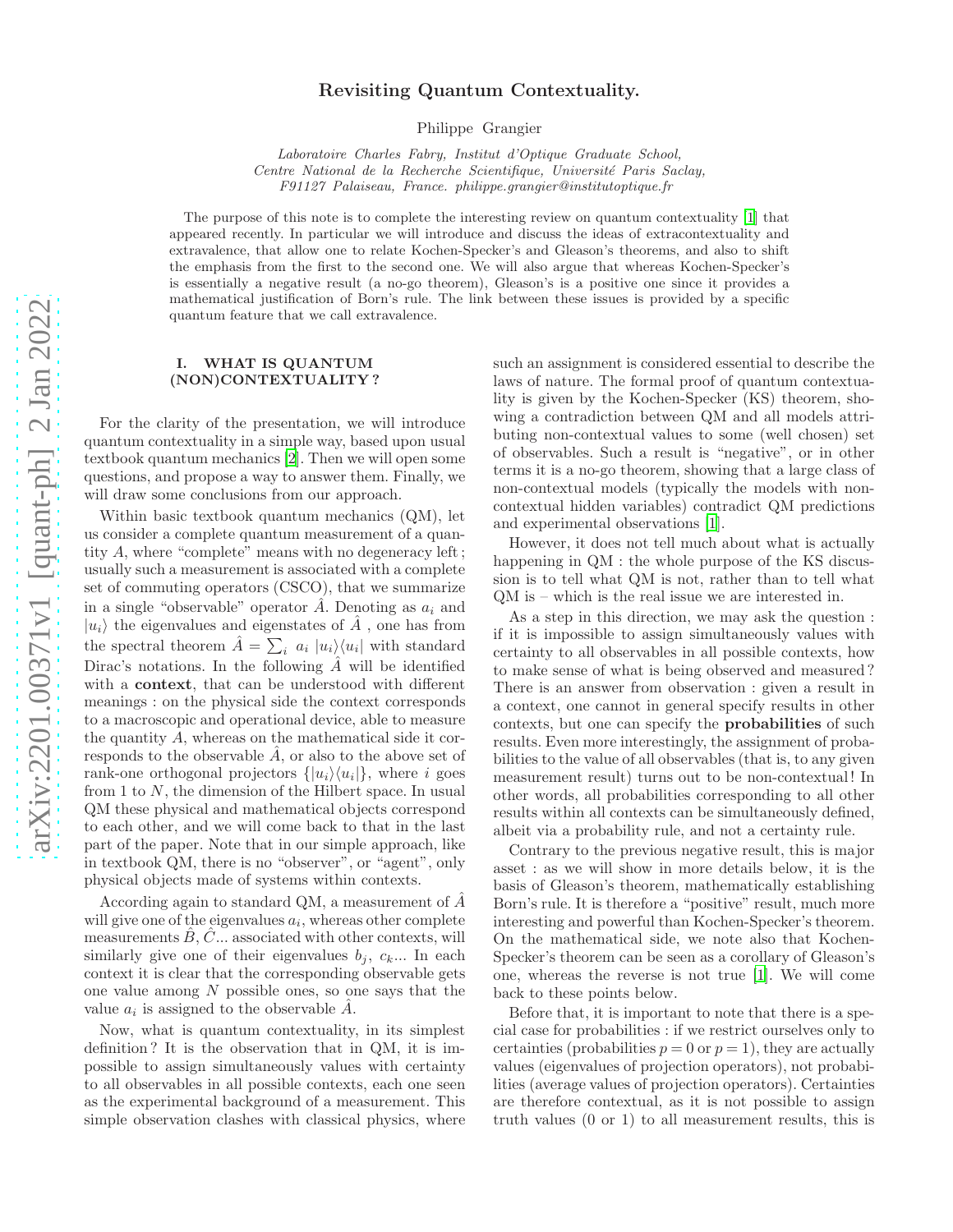another useful way to see Kochen-Specker's theorem. But on the other hand one can assign non-contextual probabilities as said above, with values given by Born's law or Gleason's theorem.

As a conclusion of this introduction, QM is both contextual (for the measurement results) and non contextual (for the probabilities assigned to these results). Though this sounds hardly comprehensible, everybody agrees on that, and this is the current status of quantum contextuality as presented in [\[1](#page-3-0)]. Our purpose here is to to make sense of this situation, by introducing a few additional ideas and definitions.

## II. WHAT IS QUANTUM (EXTRA)CONTEXTUALITY ?

In this section we will introduce some new ideas, still within the scope of the usual textbook QM. Then at some point we will diverge, as it will be seen below.

First, let us introduce a distinction between a usual pure quantum state  $|\psi\rangle$ , described as a vector in the relevant Hilbert space  $\mathcal E$  for the considered system, and the same vector considered as an eigenstate of a complete measurement, therefore within a given context as introduced above. We will define a modality as the association of  $|\psi\rangle$  and the context A. By construction a modality is certain and repeatable : the same  $|\psi\rangle$ , and the associated eigenvalue, will be found again and again as long as the same  $A$  is measured on the same system.

From this definition one has  $|\psi\rangle = |u_i\rangle$ , where  $|u_i\rangle$  is an eigenstate of  $\tilde{A}$ , and the modality " $|\psi\rangle \equiv |u_i\rangle$  considered as an eigenvector of  $\hat{A}^{\prime\prime}$  will be denoted as  $|\psi\rangle_A$ . It is clear that the same vector  $|\psi\rangle$  may appear as an eigenstate of many other observables (actually, an infinity), as soon as the dimension of  $\mathcal E$  is at least 3. Since the changes of context are continuous, both physically and mathematically, there is actually an infinity of such observables. So there will be many modalities, e.g.  $|\psi\rangle_A$ ,  $|\psi\rangle_B$ ,  $|\psi\rangle_C$ , all associated with the same  $|\psi\rangle$ : in the langage of usual QM, they are the same  $|\psi\rangle$ ; but here they are different modalities. So now we start moving away from the usual language : let us consider that the different modalities  $|\psi\rangle_A, |\psi\rangle_B, |\psi\rangle_C$  are indeed different, though they are all associated with the same vector  $|\psi\rangle$ , or equivalently the same projector  $|\psi\rangle\langle\psi|$  (projectors are actually more suitable for reasons that will appear below). Clearly this creates an equivalence class between modalities, that we will call an extravalence class, where all modalities are associated with the same  $|\psi\rangle$ . This means that certainty can be transferred between contexts, because  $|\psi\rangle$  is an eigenstate in all the corresponding contexts, and the associated physical phenomenon will be called extracontextuality.

So far so good, but does this help with the previous annoying statement that QM is both contextual for measurement results, and non contextual for probabilities assignments ? To see that consider the following statements

(i) when making measurements, certainty and reproducibility are warranted for a modality in a given context, and are also warranted for extravalent modalities when changing context. But they are not warranted beyond that, due to contextuality in the assignment of measurement results as established by the KS theorem.

(ii) in other cases, when changing the context from  $\hat{A}$  to  $\hat{B}$ , the result is probabilistic and given by Born's rule  $|\langle \phi | \psi \rangle|^2$  for an initial modality  $|\psi\rangle_A$  and final one  $|\phi\rangle_B$ . This probability depends only on the extravalence classes of the initial and final modalities, in agreement with the non-contextuality in the assignment of probabilities, which is a basic hypothesis of Gleason's theorem.

So by attributing the vector  $|\psi\rangle$  not to a "quantum" state", but to an extravalence class of modalities, one gets a more transparent picture of what QM is telling us : certainty and reproducibility do exist, not only within a context, but also within an extravalence class ; when changing context and extravalence class, probabilities are needed, but they are non-contextual because they connect extravalence classes, whatever the contexts are.

This argument tells the "how", but not yet the "why" : what would be needed is to explain, or at least justify, the origins of statements (i) and (ii). This can be done within the framework called CSM, for Contexts, Systems and Modalities [\[4](#page-3-2)[–7\]](#page-3-3), and we will briefly summarize here some elements taken from [\[6\]](#page-3-4). In this framework systems within contexts are defined as basic objects, and modalities are properties associated with certainties, in agreement with the first part of statement (i). Its second part, i.e. the contextuality of the assignment of measurement results, appears as a consequence of a quantization postulate : for a given system, the maximum number of mutually exclusive modalities is bounded to  $N$ ; this requires a probabilistic description when contexts and extravalence classes are being changed [\[6](#page-3-4)].

To get the probability law (ii), one assumes that the probabilities when changing contexts depend only on the extravalence class, and one attributes a projector  $|\psi\rangle\langle\psi|$ to each extravalence class. These are strong assumptions, but they do agree with empirical evidence, and are justified in detail in [\[6](#page-3-4)], based on induction. Then it is easy to check that all hypotheses for Gleason's theorem are satisfied, and as a consequence, that Born's rule is justified as the only acceptable probability law [\[6](#page-3-4)]. This argument can be made even more convincing by using Uhlhorn's theorem in addition to Gleason's [\[8](#page-3-5)].

We see now that the consequences drawn from extracontextuality are considerably stronger than the ones drawn from contextuality alone : we not only get no-go theorems, but we reach the correct probabilistic structure of QM, essentially by providing a physical justification of Gleason's hypotheses. This automatically ensures that Kochen-Specker's theorem is true also, as a corollary of Gleason's, without the need of examining many different scenarii in many different dimensions [\[1\]](#page-3-0).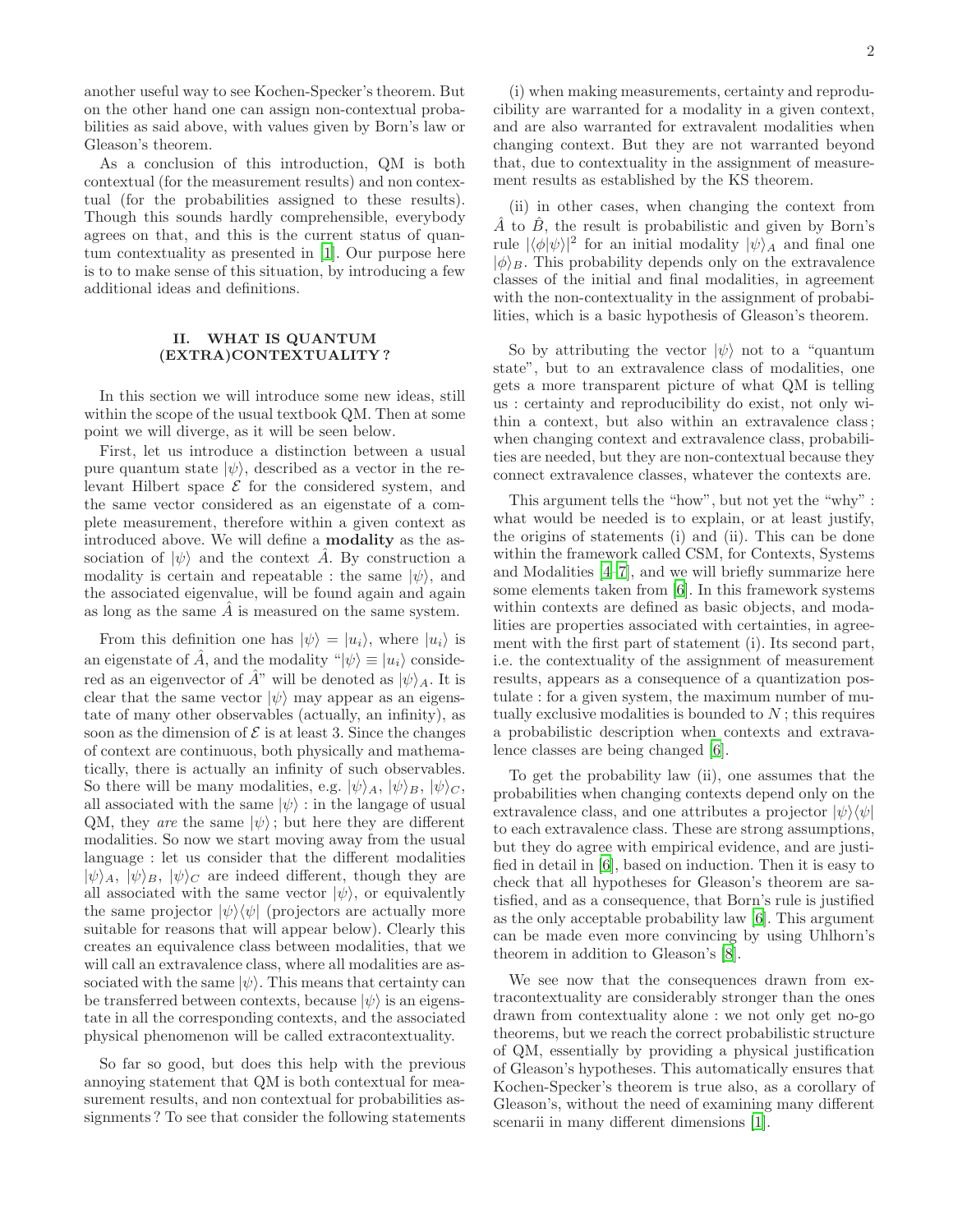# III. MORE ABOUT KS CONTRADICTIONS.

In the previous sections we identified a context with a CSCO, and the CSCO with a single non-degenerate observable A. However in practice most CSCO are sets of co-commuting observables  $(\hat{A}_1, \hat{A}_2, \hat{A}_3, \ldots)$ , each operator having some degenerate eigenvalues, with degeneracy lifted by considering all of them. In a textbook CSCO, one stops adding operators when all degeneracies are lifted, e.g. with 3 operators, and then  $\hat{A} \equiv (\hat{A}_1, \hat{A}_2, \hat{A}_3)$ . But one may keep adding co-commuting operators, staying thus in the same context. This idea is used in many contextuality theorems, a famous example being the Peres-Mermin square nicely described in [\[1\]](#page-3-0) : for two spins  $1/2$ ,  $(\hat{\sigma}_z \otimes I, I \otimes \hat{\sigma}_z)$  is a CSCO, but one rather considers the overcomplete set of co-commuting operators  $(\hat{\sigma}_z \otimes I, I \otimes \hat{\sigma}_z, \hat{\sigma}_z \otimes \hat{\sigma}_z)$ . There are other exemples where contexts are given as usual CSCO, for instance the wellknown "colored" set of 9 contexts in dimension 4, introduced in [\[14\]](#page-3-6), and discussed from the CSM point of view in [\[5](#page-3-7)]. Another example is the Mermin version of the GHZ argument [\[15](#page-3-8)], also discussed in [\[10\]](#page-3-9).

Obviously there are infinitely many variants of such KS-type contradictions, that may or may not depend on considering a particular initial state, and may involve a great variety of measurements and inequalities [\[1](#page-3-0)]. This is a quite interesting zoo to explore, with a lot of combinatorics, but one may wonder what is the ultimate lesson it provides. In our view it may be more fruitful to move straight to Gleason's theorem by considering continuously varying contexts, in agreement with empirical evidence, and to turn our attention on how to integrate both systems and contexts in a unified mathematical description, maybe along the lines proposed in [\[13\]](#page-3-10).

Contextuality has also some aspects going beyond QM, not as a claim that everything should be quantum, but as a general feature of some probabilistic theories [\[16](#page-3-11), [17\]](#page-3-12) ; elucidating the quantum-classical boundary in such theories is also an interesting question.

### IV. CONCLUSION AND FUTURE DIRECTIONS.

Our conclusion is that, for the purpose of telling what QM is rather than what QM is not, the crucial feature of quantum contextuality is extracontextuality. Extracontextuality and subsequently extravalence tell "how much non-contextual" QM can be, given that it is neither noncontextual (as it would be the case in classical physics) nor fully contextual (then there would be no connection between different contexts, and thus no theory at all).

Another conclusion is that the usual state vector  $|\psi\rangle$ is incomplete indeed, not due to any "hidden variable", but because it gives access to an actual physical modality  $|\psi\rangle_A$  only when the context has been specified. Correspondingly,  $|\psi\rangle$  can be turned into a non-trivial  $(p \neq 0, 1)$  probability distribution only within a given

measurement context, not admitting  $|\psi\rangle$  as a modality (otherwise one has again  $p = 0$  or 1). This feature implies that  $|\psi\rangle$  is predictively incomplete [\[9\]](#page-3-13), and allows the violation of Bell's inequalities, without requiring any nonlocality at the elementary level [\[10\]](#page-3-9).

On the other hand, the modalities  $|\psi\rangle_A$ ,  $|\psi\rangle_B$ ,  $|\psi\rangle_C$ are indeed complete, with deep reaching consequences on all the usual "paradoxes" of QM. For instance, in the framework of the Einstein-Bohr debate, it means that  $|\psi\rangle$ is incomplete indeed, as claimed by Einstein, Podolsky and Rosen, and that it must be completed by "the very conditions that allow future predictions" (i.e. the context, either  $\hat{A}$ , or  $\hat{B}$ , or  $\hat{C}$ ), as claimed by Bohr [\[11](#page-3-14)].

The above ideas emphasize that a well defined quantum property, i.e. a modality, belongs to a system within a context. This is a quite objective statement, but clearly the system and the context are not described in the same way. A system with  $N$  mutually exclusive modalities is associated with a Hilbert space  $\mathcal E$  of dimension N, whereas the context (as a CSCO) is associated with operators acting in  $\mathcal{E}$ . Such operators are constructed from macroscopic data, such as orientations or positions of the apparatus, and the whole construction makes clear that both systems and contexts are needed, and that there is no proper way to make one "emerge" from the other.

This leads to the (in)famous question of the "Heisenberg cut" between system and context and of the universality of the quantum description. Within the CSM framework there are two ways to answer this question :

– The first and simpler one is to postulate that quantum objects are made of systems within contexts [\[3](#page-3-15), [4\]](#page-3-2). This fits quite well with usual textbook QM, and allows one to recover Born's rule from Gleason's theorem [\[6\]](#page-3-4), as explained above. The main benefit here is that the usual "quantum paradoxes" just vanish : QM is certainly not classical, but it results from contextual quantization, which fits quite well within the usual physical realism [\[3,](#page-3-15) [4,](#page-3-2) [7\]](#page-3-3) - though not within classical physical realism.

– A second way is to include both systems and contexts in the same description as incommensurable objects, along the lines introduced e.g. by von Neumann in [\[12\]](#page-3-16). More details are given in [\[13\]](#page-3-10), but this approach requires to use algebraic tools that are not included in the textbook QM considered until now. More technically, textbook QM corresponds to type I algebra in the Murray von Neumann classification, whereas the approach quoted here requires typically type III algebra [\[13\]](#page-3-10). These algebraic tools open a way to include both systems and contexts in a unified framework, but they require in some sense to "manipulate infinities", which is quite possible mathematically though not popular in physics nowadays. Exploring further such directions may be quite useful to get finally a unified picture of what QM tells us.

Acknowledgements. The author thanks Franck Laloë, Roger Balian, Nayla Farouki, Alexia Auffèves, and Ehtibar Dzhafarov for many discussions, not meaning that they endorse whatever is written above.